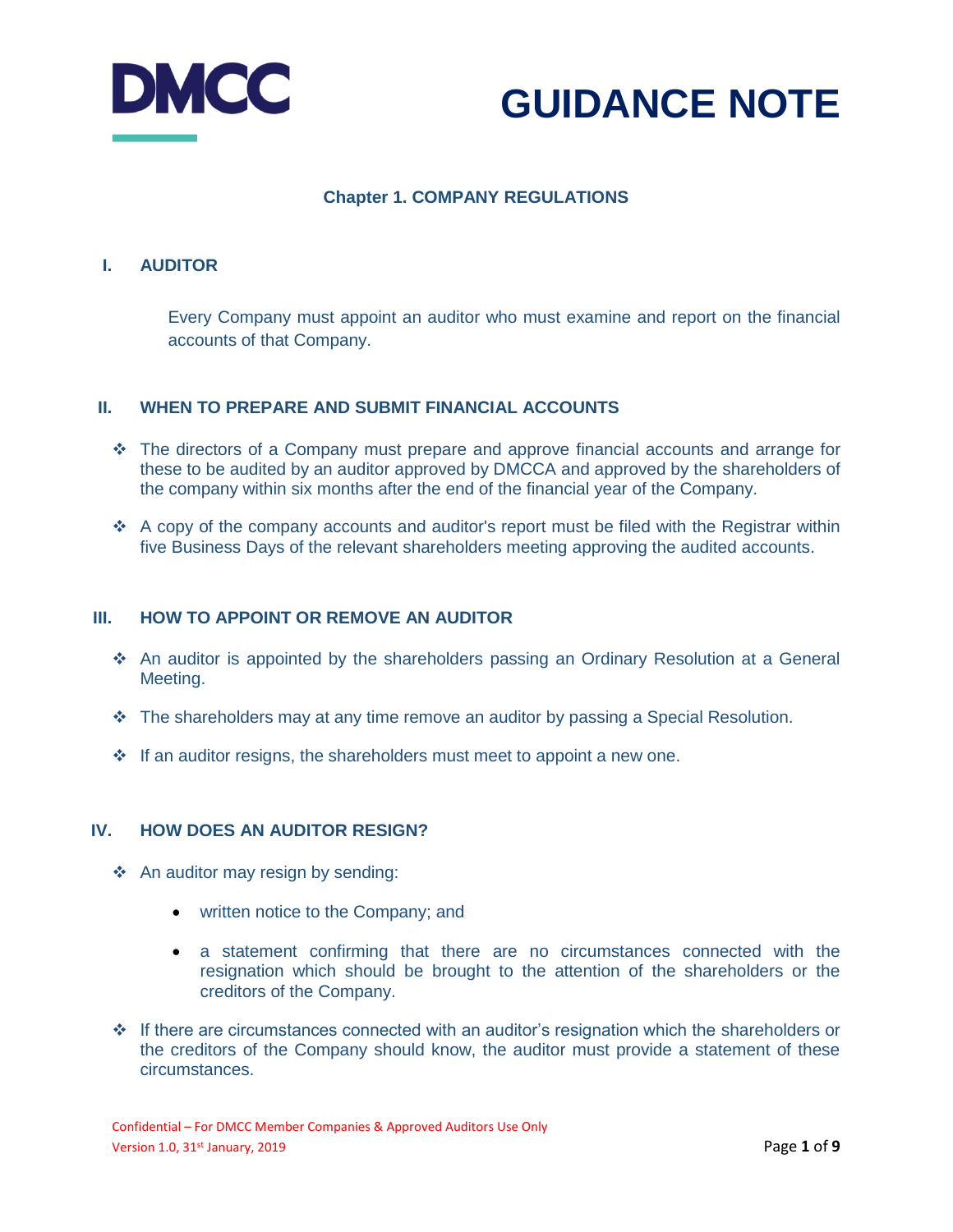

 $\div$  If there are any circumstances connected to an auditor's resignation, the Company must, within ten business days of receiving an auditor's resignation and statement of circumstances, send the statement of circumstances to every shareholder of the Company and to every person entitled to receive notices of General Meetings.

### **V. WHO CAN BE APPOINTED AS AN AUDITOR?**

- ❖ A Company can only appoint an auditor if:
	- the auditor has been approved and registered by DMCCA;
	- the auditor has consented in writing to the appointment;
	- the Company, having made reasonable enquiries, is not aware of any matter which would prevent the auditor from consenting to the appointment.

### **VI. WHAT ARE AN AUDITOR'S DUTIES?**

- ❖ An auditor must determine whether:
	- proper accounting records have been kept by the Company;
	- proper returns adequate for the audit have been received from branches not visited by the auditor;
	- the Company's accounts are in agreement with the accounting records and returns; and
	- the Company's accounts have been prepared in compliance with the applicable accounting standards.

#### **VII. WHAT IS AN AUDITOR'S REPORT?**

- $\cdot$  An auditor must prepare a report on the accounts of the Company.
- An auditor's report must state, among other things, that the accounts have been properly prepared and give a true and fair view of the profit or loss of the Company for the financial year.
- An auditor must state in their report if:
	- the Company's accounts are not in order; or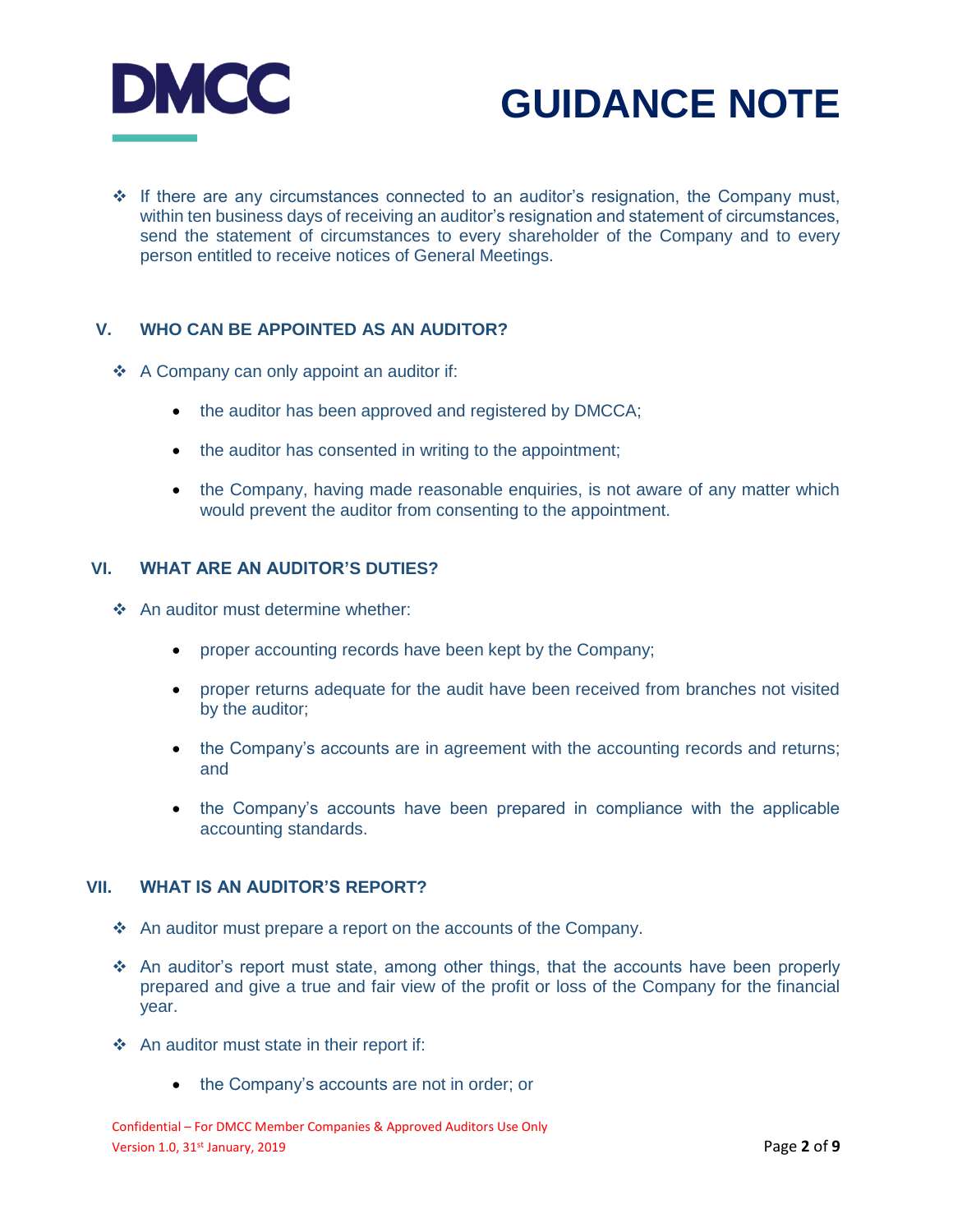

 the auditor has not received all the information and explanations which are necessary for the purposes of the audit.

### **VIII. WHAT ARE AN AUDITOR'S POWERS?**

- An auditor:
	- must have a right of access, at all reasonable times, to all the records of a Company;
	- may ask questions to and require officers to provide explanations in respect of the Company's accounts as necessary; and
	- should receive notice of, and attend, any General Meetings during which the auditor may discuss matters which concern him or her.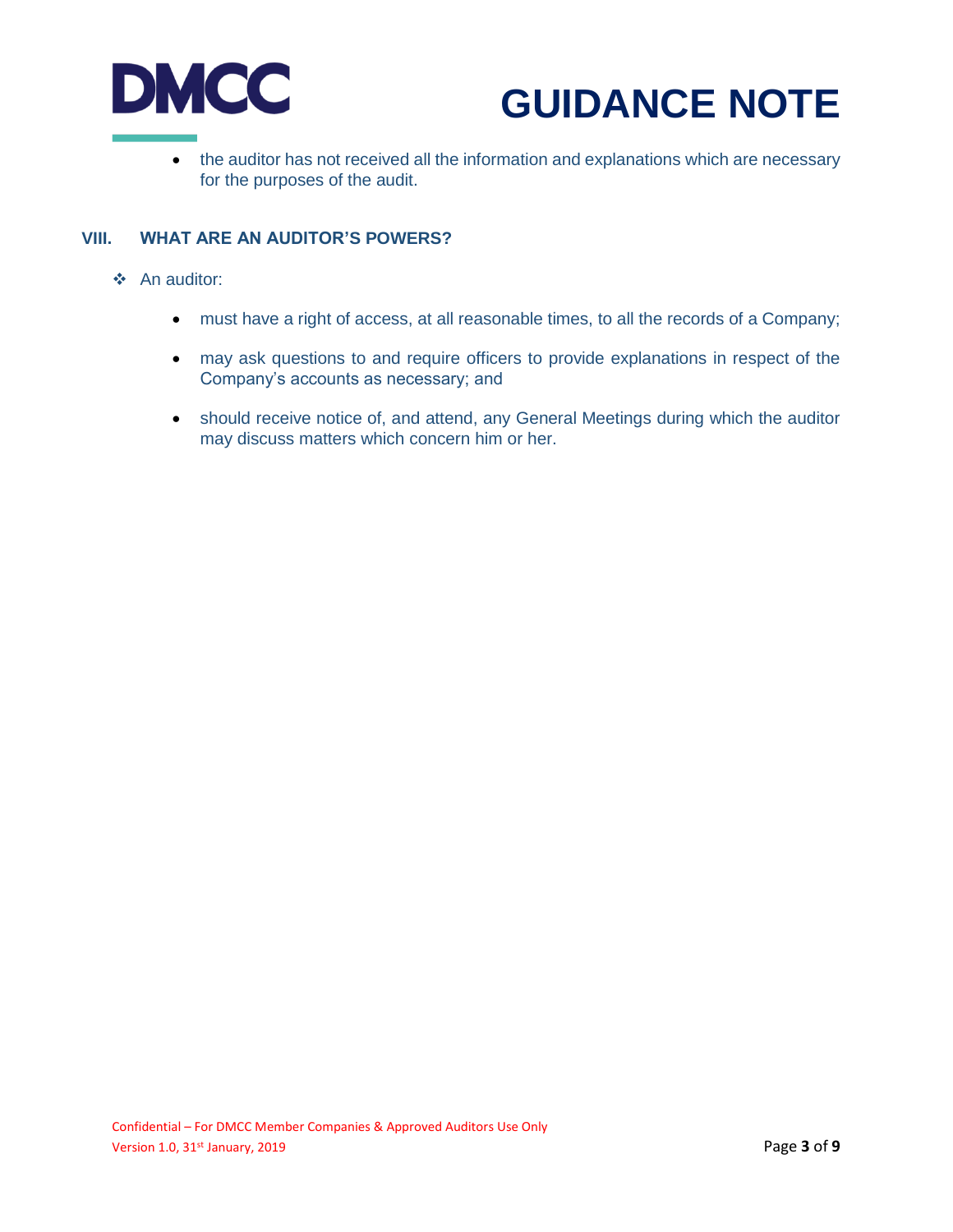



# **Chapter 2. APPROVED AUDITOR RULES<sup>1</sup>**

## **1. HOW DO I APPLY TO BE AN APPROVED AUDITOR (AA)?**

- $\cdot \cdot$  To be appointed as an Approved Auditor, an Audit Firm must apply by preparing the following forms and documents
	- application form, a copy of which is located at [AA Application Form](https://www.dmcc.ae/application/files/1015/5194/0434/Approved_Auditors_Application_Form.pdf)
	- KYC Form completed for each of the Principal, Audit Partner and Lead Auditor, a copy of which is located at [AA KYC Form](https://www.dmcc.ae/application/files/2015/5194/4337/Approved_Auditors__KYC_Form.pdf)
	- copy of valid certificate from the UAE Ministry Of Economy authorizing the Audit Partner to report on company accounts;
	- copy of valid commercial/professional trade license;
	- passport copy and visa page for each of the Principal, Audit Partner, Lead Auditor and other qualified audit team members (maximum of 5);
	- qualification certificates for each of the Audit Partner, Lead Auditor, and other qualified audit team members (maximum of 5);
	- if Audit Partner does not have a Public Accounting Qualification, copy of employment contract of the Lead Auditor, who has a Public Accounting Qualification.
	- curriculum vitae confirming professional qualifications and experience for each of the Audit Partner, Lead Auditor, and other qualified audit team members (maximum of 5);
	- disclosure statement completed for the Audit Firm, a copy of which is located at [Disclosure Statement.](https://www.dmcc.ae/application/files/4015/5222/6213/Approved_Auditors_Disclosure_Application.pdf)
- All forms should be duly completed and signed by the Audit Partner of the Audit Firm.
- Documents should be submitted by email to [ApprovedAuditor@dmcc.ae,](mailto:ApprovedAuditor@dmcc.ae) which should not exceed a maximum of 5 MB for every email.
- On submission of documents, the Audit Firm will be notified with the payment instruction advice to settle the application fee (see item 3 below).

 $\overline{a}$ 

<sup>&</sup>lt;sup>1</sup> A capitalised term used in this section has the meaning given to that term in the Approved Auditor Rules.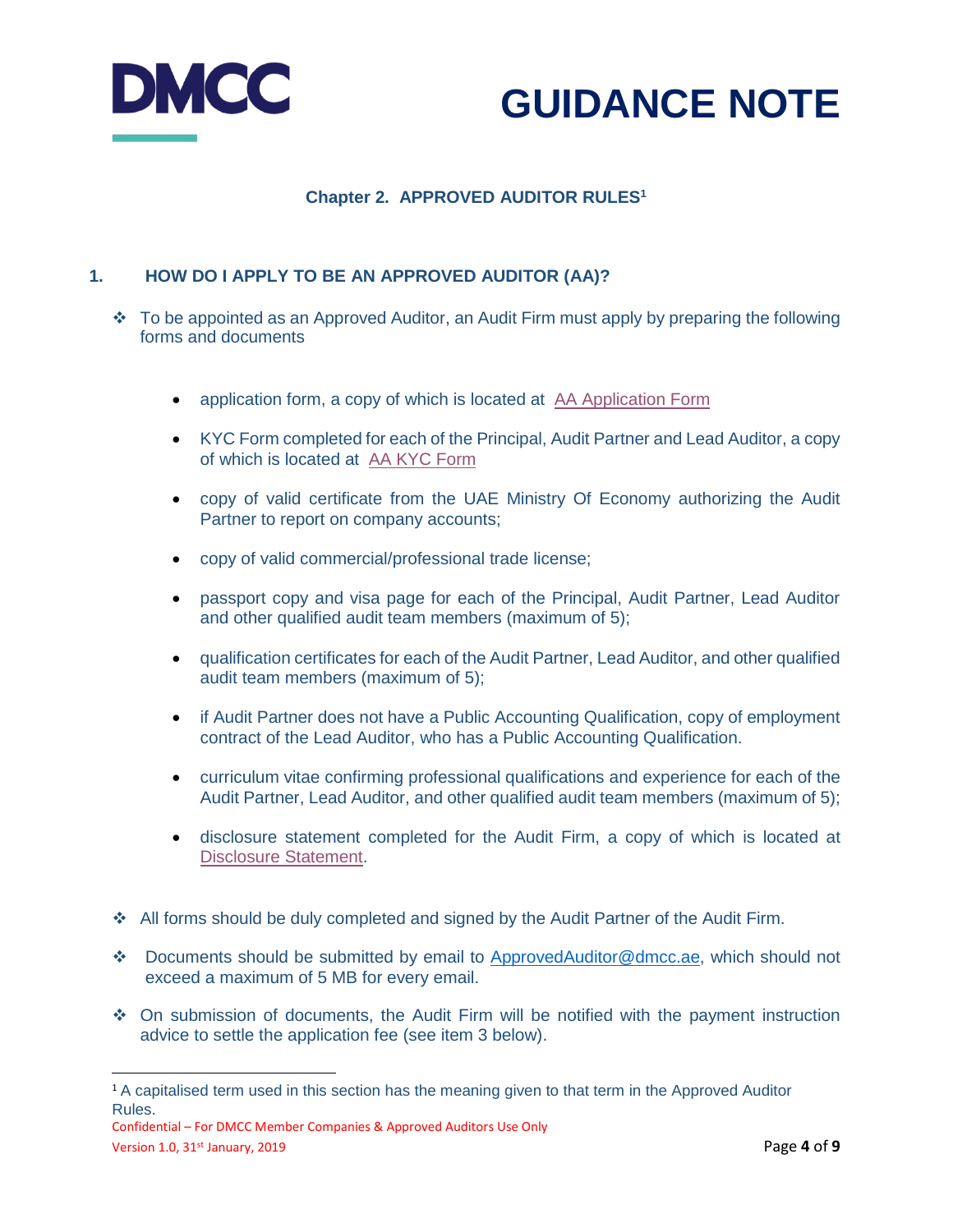

- On receipt of payment by DMCCA, a service request number will be generated and an email notification will be sent to the contact e-mail address of the Audit Firm.
- During assessment of the application, DMCCA may contact the Audit Firm in case additional information is required.
- $\cdot$  A notification will be sent to the Audit Firm when a decision has been made. If the application is approved, the Audit Firm must pay any outstanding application fee to allow the registration process to be completed.

## **2. HOW DO I APPLY FOR RENEWAL OF APPOINTMENT AS AN APPROVED AUDITOR?**

- \* Three (3) months prior to your scheduled renewal date, DMCCA will send you a reminder to initiate your renewal application.
- $\cdot \cdot$  To be renewed as an Approved Auditor, an Audit Firm must apply to the DMCCA by submitting via email to [ApprovedAuditor@dmcc.ae,](mailto:ApprovedAuditor@dmcc.ae) the following forms and documents no later than 20 Business Days prior to the date of expiry of appointment of the Approved Auditor.
	- renewal application form, a copy of which is located at [AA Application Form;](https://www.dmcc.ae/application/files/1015/5194/0434/Approved_Auditors_Application_Form.pdf)
	- disclosure statement completed for the Audit Firm, a copy of which is located at [AA](https://www.dmcc.ae/application/files/2315/5222/6285/Approved_Auditors_Renewal_Questionnaire-Disclosure_Renewal.pdf)  [Renewal Questionnaire;](https://www.dmcc.ae/application/files/2315/5222/6285/Approved_Auditors_Renewal_Questionnaire-Disclosure_Renewal.pdf)
	- survey form, a copy of which is located at [Approved Auditors Survey Form;](https://www.dmcc.ae/application/files/2715/5194/6088/Approved_Auditors_Survey_Form.pdf)
	- copy of valid certificate from the UAE Ministry Of Economy authorizing the Audit Partner to report on company accounts;
	- copy of valid commercial/professional trade license;
	- valid passport copy and visa page for each of the Principal, Audit Partner, and Lead Auditor and other qualified audit team members (maximum of 5);
	- **.** list of current DMCC clients of the audit firm in excel format.
	- KYC Form completed for each of the Principal, Audit Partner and Lead Auditor, a copy of which is located at [AA KYC Form](https://www.dmcc.ae/application/files/2015/5194/4337/Approved_Auditors__KYC_Form.pdf) (if there have been any changes since the last submission);
	- qualification certificates for each of the Audit Partner, Lead Auditor, and other qualified audit team members (maximum of 5) (if there have been any changes since the last submission);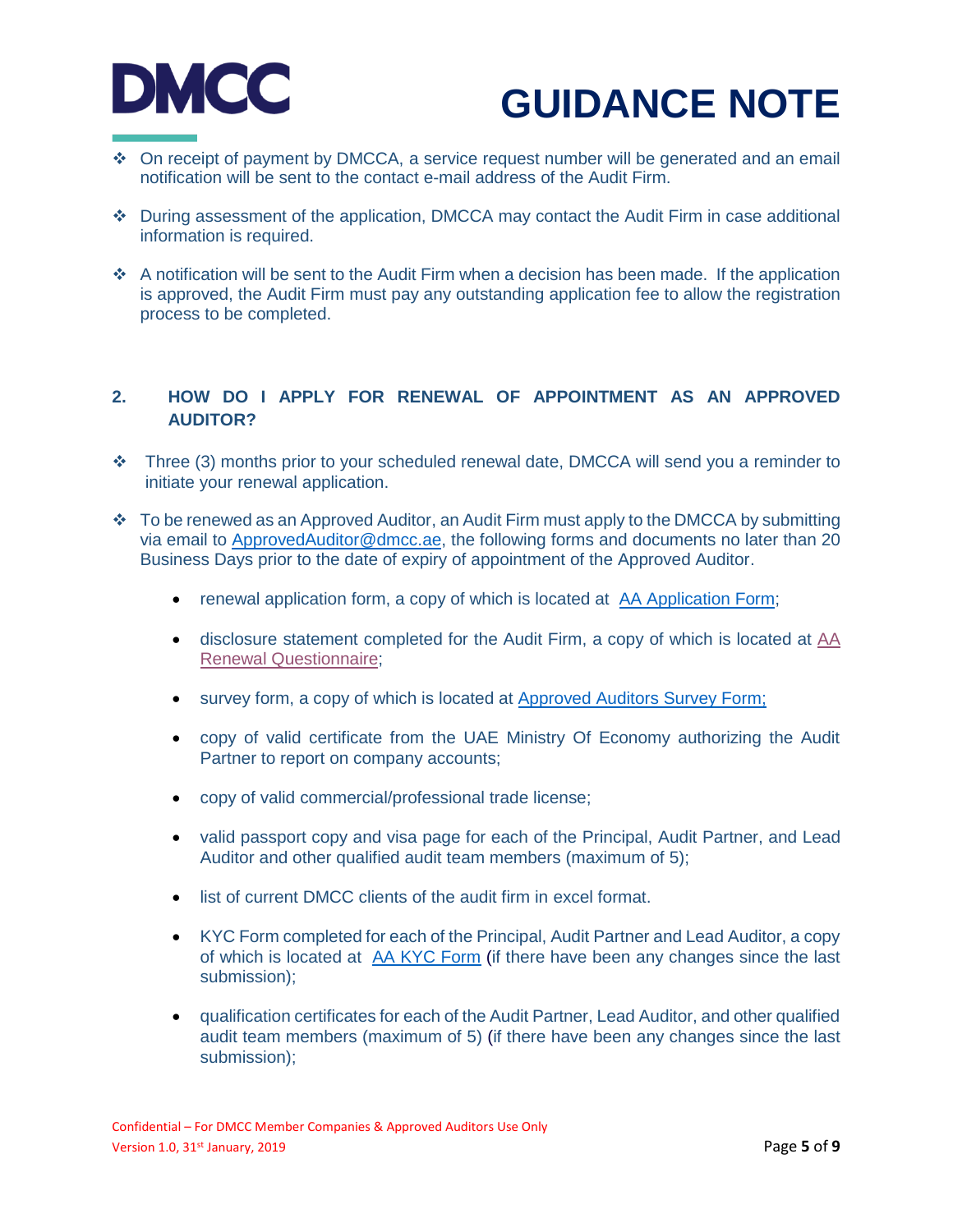

- if Audit Partner does not have a Public Accounting Qualification, copy of employment contract of the Lead Auditor, who has a Public Accounting Qualification (if there have been any changes since the last submission);
- curriculum vitae confirming professional qualifications and experience for each of the Lead Auditor, and other qualified audit team members (maximum of 5) (if there have been any changes since the last submission);
- All forms should be duly completed and signed by the Audit Partner of the Audit Firm.
- Documents should be submitted by email to [ApprovedAuditor@dmcc.ae](mailto:ApprovedAuditor@dmcc.ae) which should not exceed a maximum of 5 MB for every email.
- $\cdot \cdot$  The renewal application will be reviewed and the Audit Firm will be notified with the payment instruction advice to settle the renewal fee (see item 3 below).
- On receipt of payment by DMCCA, a service request number will be generated and an email notification will be sent to the contact e-mail address of the Audit Firm.
- During assessment of the application, DMCCA may contact the Audit Firm in case additional information is required.
- A notification will be sent to the Audit Firm when a decision has been made.

### **3. HOW MUCH ARE THE APPLICATION AND RENEWAL FEES?**

| <b>Fees</b>                                                   | <b>AED</b> |
|---------------------------------------------------------------|------------|
| Registration fee (for new applications):                      | 3,000.00   |
| 50% payable on submission of application (non-refundable)     |            |
| 50% payable on notification of approval.                      |            |
| Renewal fee (payable annually on approval if renewed)         | 1,000.00   |
| Knowledge & Innovation fee (for each payment or part payment) | 20.00      |

 $\div$  50% of the registration fee which is payable on application is paid by the Audit Firm on a nonrefundable basis regardless of outcome of the application and the balance of 50% is to be settled upon approval of the registration.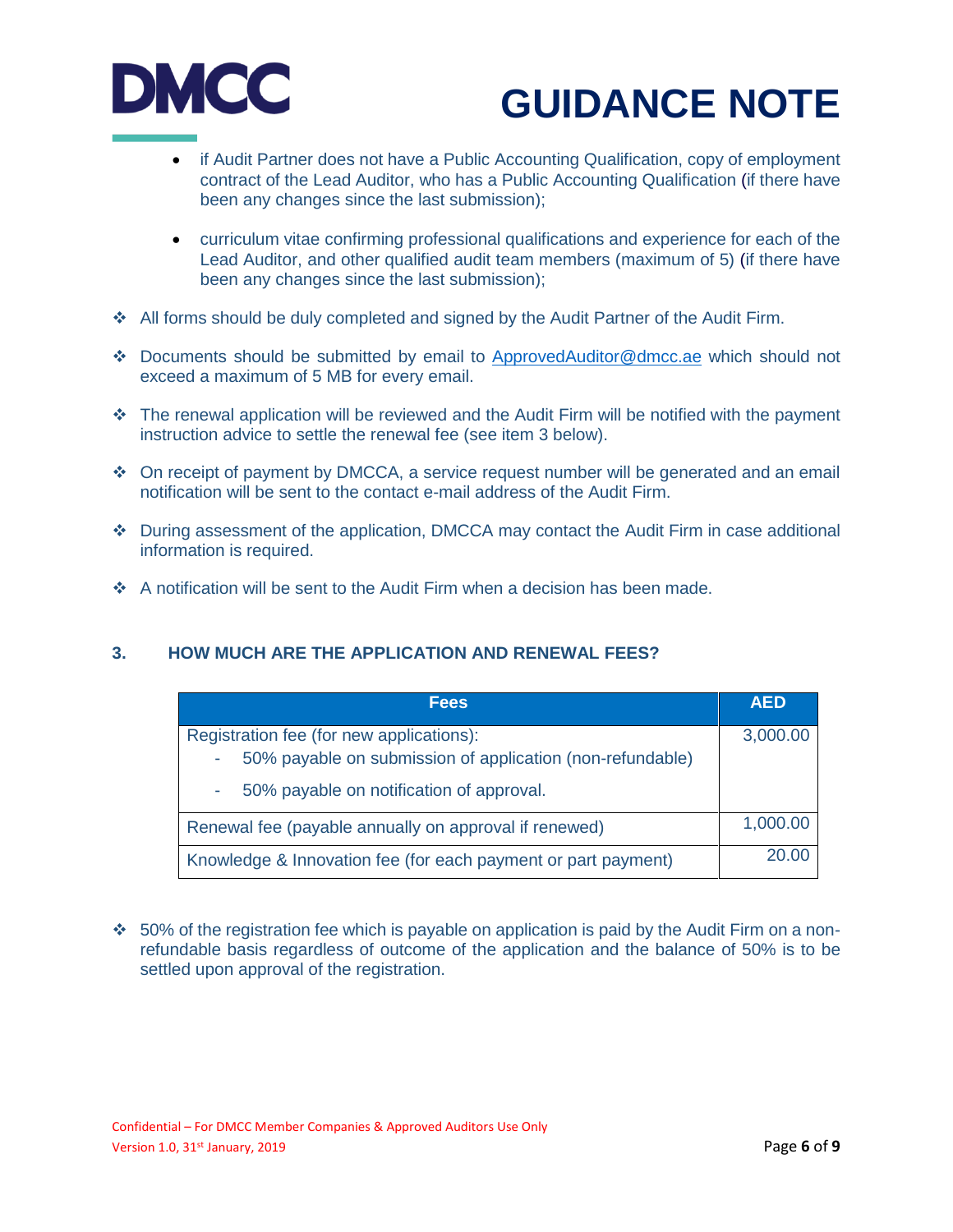



### **4. WHAT IS THE APPROVAL CRITERIA FOR APPOINTMENT OR RENEWAL?**

- In order for an Audit Firm to be approved as an Approved Auditor and be maintained on the Approved Auditor List, the Audit Firm must be able to demonstrate to DMCCA's satisfaction that the Audit Firm meets or otherwise complies with the following minimum requirements:
	- the Audit Firm has an Audit Partner or Lead Auditor that has a Public Accounting Qualification (defined below) and a minimum of 10 years of public accounting experience;
	- the Audit Firm has a valid commercial/professional trade license from a recognised competent authority within the UAE that permits the activities of auditing accounts;
	- the Audit Firm has a physical location in the UAE;
	- the Audit Partner has a certificate of valid accreditation from the UAE Ministry of Economy;
	- the Audit Firm has demonstrated sufficient capacity and professional qualifications of personnel who will be providing audit services to a Member Company;
- Public Accounting Qualification means a professional qualification in public accounting that permits an individual to practice public accounting in the country in which the certifying accounting body is domiciled. For example, a qualification from any of the following professional bodies is acceptable:
	- ICAEW (UK)
	- ICAS (UK)
	- ACCA (UK)
	- CAI (Ireland)
	- CPA (US)
	- CAANZ (Australia /NZ)
	- CPAC(Canada)
	- ICAI (India)
	- ICAP (Pakistan).

The above non-exhaustive list of professional bodies is not a definitive list of public accounting qualificaitons acceptable to DMCCA. The acceptability of any qualification is at the sole discretion of DMCCA.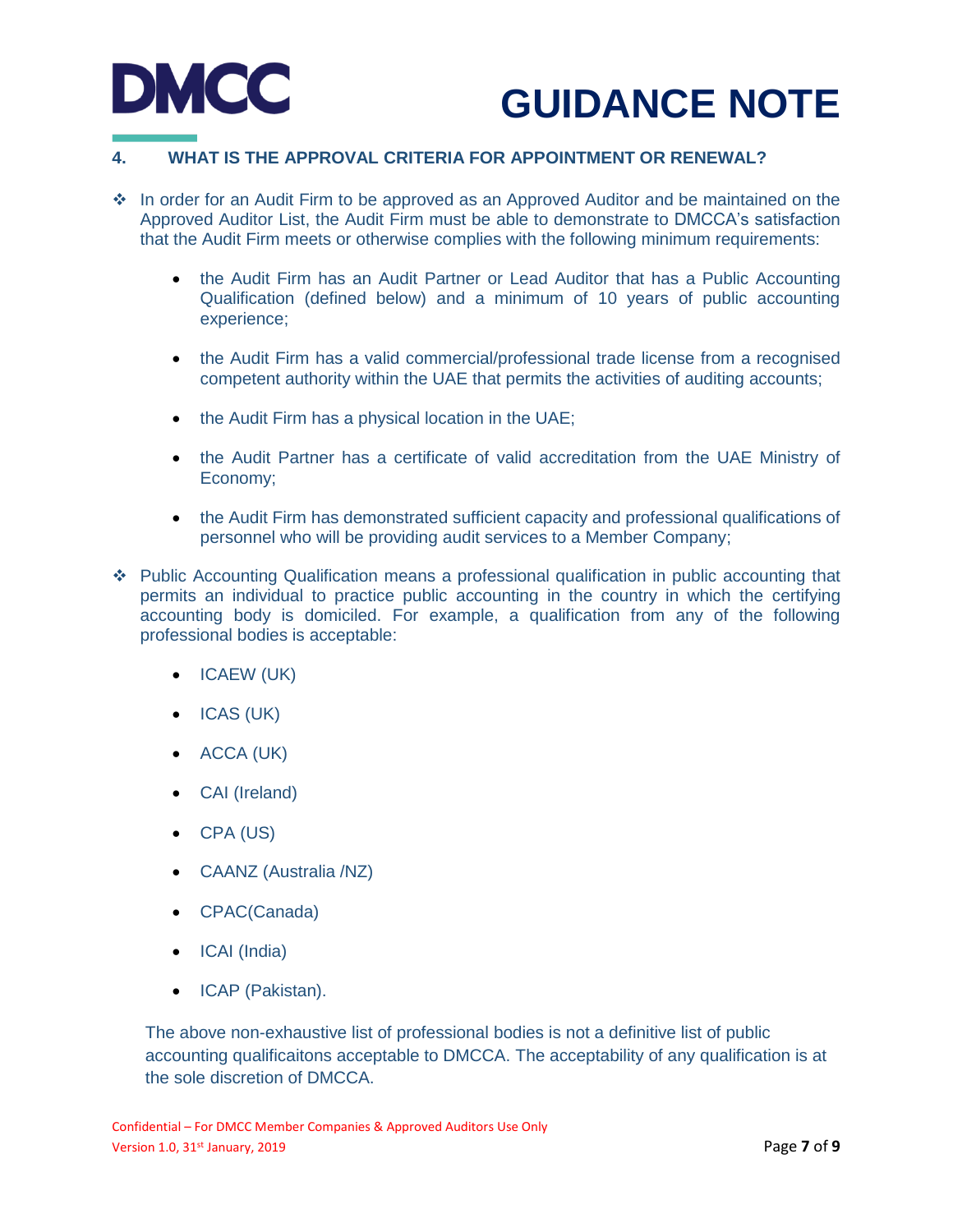

# **5. HOW DO I NOTIFY DMCCA OF ANY CHANGE IN AUDIT FIRM DETAILS?**

- It is the responsibility of the Audit Partner to notify DMCCA of any change in Audit Firm details immediately and, in any event, no later than 10 Business Days after the effective date of any change.
- A change in Audit Firm details includes any of the following matters:
	- change in any Principal;
	- change in any Audit Partner;
	- change in any Lead Auditor;
	- change in any personnel with Public Accounting Qualifications;
	- change in any personnel providing audit services to or on behalf of a Member Company;
	- change in any certifications or qualifications of any personnel referred to above;
	- change in address or other contact details of the Audit Firm; and
	- any such matters notified by DMCCA from time to time.
- Changes can mean removal, appointment, secondment, replacement or other alternation in organizational team structure or location.
	- An Audit Firm must notify DMCCA of any such change in writing by submitting a letter, signed by the Audit Partner which can be sent by e-mail to [ApprovedAuditor@dmcc.ae](mailto:ApprovedAuditor@dmcc.ae) or by creating a case through [DMCC Help Centre.](https://dmccpoc.force.com/DMCCHelpCentre/s/)
	- If the change involves a change in personnel, the notification must include a copy of the revised organizational team structure of the Audit Firm.

### **6. HOW DO I CHALLENGE ANY DECISION OF DMCCA?**

- Decisions are made by DMCCA in its sole discretion.
- ❖ If you have valid grounds to challenge the decision of DMCCA on any matter relating to the Rules, you may submit a request for appeal by sending an email notification to ApprovedAuditor@dmcc.ae or by creating a case through [DMCC Help Centre,](https://dmccpoc.force.com/DMCCHelpCentre/s/) setting out details of the grounds for appeal and including supporting documentary evidence of such grounds.